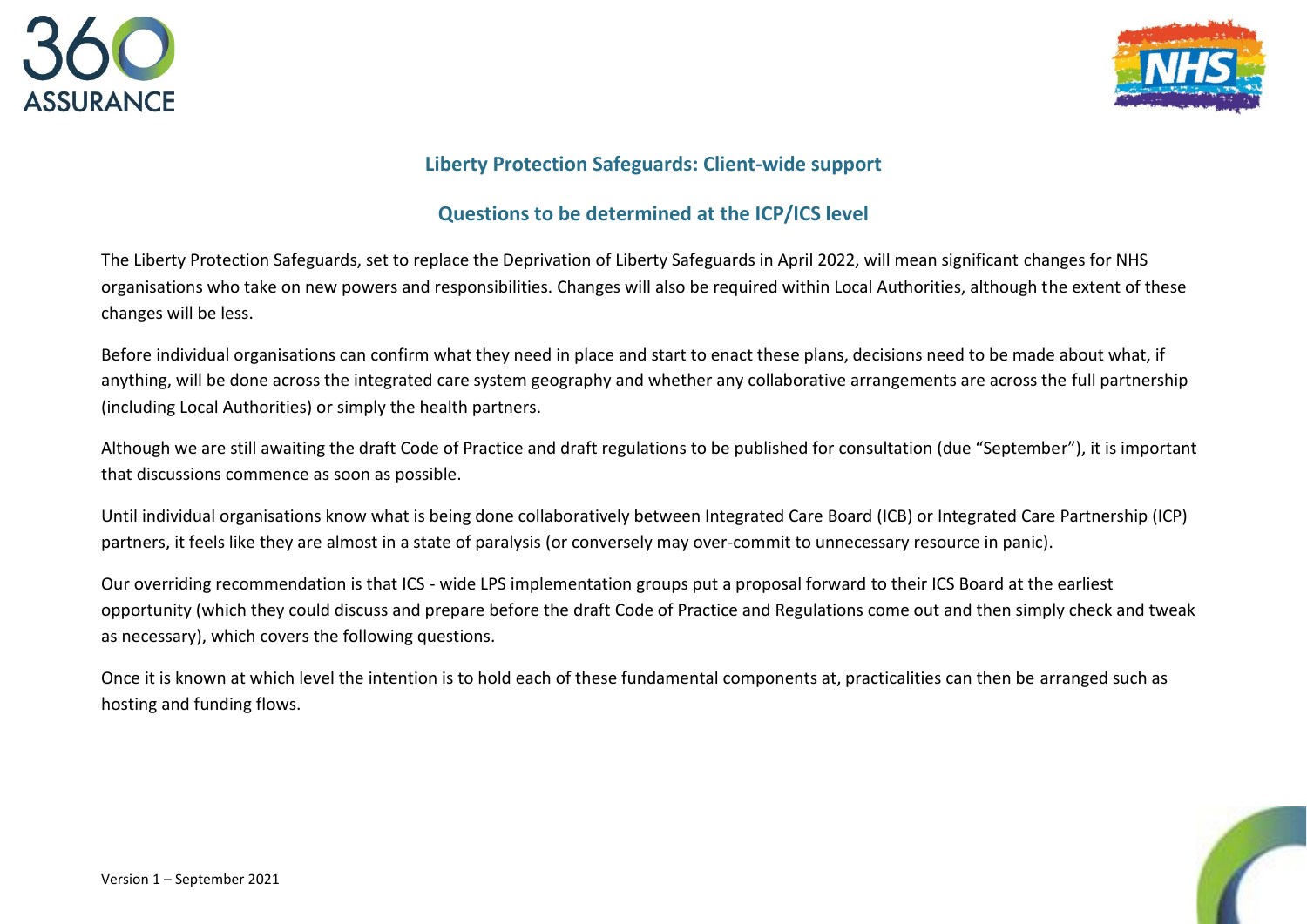



| Background to be considered and questions to answer                                                                                                                                                                                                                                                                                                                                                                                                                                                                                                                                                                                                                                                                                                                                                                                 | <b>Across all</b><br><b>ICP</b><br>Responsible<br><b>Bodies</b> | <b>Across NHS</b><br><b>Responsible</b><br><b>Bodies only</b> | Each<br>organisation<br>individually |
|-------------------------------------------------------------------------------------------------------------------------------------------------------------------------------------------------------------------------------------------------------------------------------------------------------------------------------------------------------------------------------------------------------------------------------------------------------------------------------------------------------------------------------------------------------------------------------------------------------------------------------------------------------------------------------------------------------------------------------------------------------------------------------------------------------------------------------------|-----------------------------------------------------------------|---------------------------------------------------------------|--------------------------------------|
| <b>AMCPs</b>                                                                                                                                                                                                                                                                                                                                                                                                                                                                                                                                                                                                                                                                                                                                                                                                                        |                                                                 |                                                               |                                      |
| Specially qualified and registered AMCPs will only be required where the individual lacking capacity seemingly<br>objects to being accommodated in the place(s) where the LPS is to apply. Individual organisations may struggle to<br>quantify the numbers of AMCPs they are likely to require due to uncertainty about the numbers of cases that will<br>be categorised as 'objecting' and uncertainty about the length of time each case may take. Where numbers in a<br>particular organisation are low there is a risk that the AMCP may become de-skilled. There may therefore be<br>benefits to organisations pooling AMCP resource to be able to call off as required. This would also provide greater<br>'independence' from the care delivered by an individual organisation.<br>Is there a desire to pool AMCP resource? |                                                                 |                                                               |                                      |
| <b>IMCA</b> contracts                                                                                                                                                                                                                                                                                                                                                                                                                                                                                                                                                                                                                                                                                                                                                                                                               |                                                                 |                                                               |                                      |
| Currently Local Authorities hold the contract with the IMCA services required to support the DoLS process.<br>Individual NHS provider organisations will hold much lower value contracts with an IMCA service provider to<br>cover the need for an IMCA in 'serious medical treatment' cases where there is no appropriate person to consult.<br>There may be benefits for both Responsible Bodies and the IMCA service provider to consolidating all LPS IMCA<br>requirements into one contract rather than have multiple contracts with less certainty of figures for each.<br>IMCA service providers will need time (at least 3-6 months) to increase their capacity and may find it easier to<br>only have to negotiate one contract variation within each ICS area.                                                            |                                                                 |                                                               |                                      |
| Should there be one IMCA contract?                                                                                                                                                                                                                                                                                                                                                                                                                                                                                                                                                                                                                                                                                                                                                                                                  |                                                                 |                                                               |                                      |
| Administration                                                                                                                                                                                                                                                                                                                                                                                                                                                                                                                                                                                                                                                                                                                                                                                                                      |                                                                 |                                                               |                                      |
| There will be administrative duties which will be the same whichever organisation the LPS application originates<br>from and is sent to. Currently it is common for acute Trusts to contract with mental health Trusts to provide an<br>MHA administration service. Having a single administrative team gives increased resilience and ensures reduced                                                                                                                                                                                                                                                                                                                                                                                                                                                                              |                                                                 |                                                               |                                      |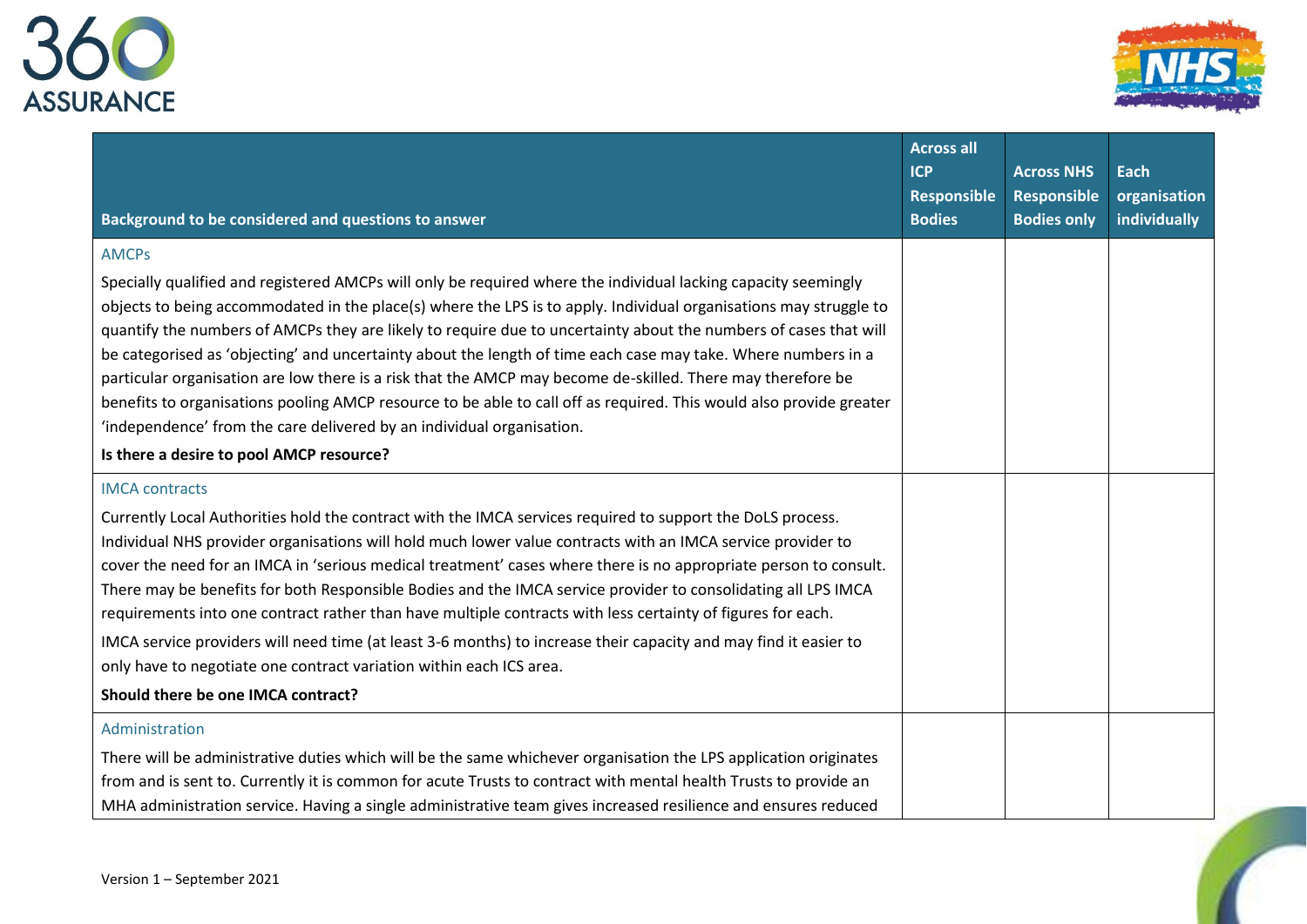



| Background to be considered and questions to answer                                                                                                                                                                                                                                                                                                                                                                                                                                                                                                                                                                                                                                                          | <b>Across all</b><br><b>ICP</b><br><b>Responsible</b><br><b>Bodies</b> | <b>Across NHS</b><br><b>Responsible</b><br><b>Bodies only</b> | Each<br>organisation<br>individually |
|--------------------------------------------------------------------------------------------------------------------------------------------------------------------------------------------------------------------------------------------------------------------------------------------------------------------------------------------------------------------------------------------------------------------------------------------------------------------------------------------------------------------------------------------------------------------------------------------------------------------------------------------------------------------------------------------------------------|------------------------------------------------------------------------|---------------------------------------------------------------|--------------------------------------|
| variation amongst organisations within a geographical area.                                                                                                                                                                                                                                                                                                                                                                                                                                                                                                                                                                                                                                                  |                                                                        |                                                               |                                      |
| Is there an appetite for a single administrative resource?                                                                                                                                                                                                                                                                                                                                                                                                                                                                                                                                                                                                                                                   |                                                                        |                                                               |                                      |
| <b>Electronic Recording System</b>                                                                                                                                                                                                                                                                                                                                                                                                                                                                                                                                                                                                                                                                           |                                                                        |                                                               |                                      |
| LPS authorisations are designed to be portable between settings (and therefore Responsible Bodies) in a way that<br>DoLS authorisations weren't. Therefore, it is important that different organisations are aware of LPS<br>authorisations already in place for individuals who enter their care to prevent duplication. Ideally all organisations<br>within an ICS geography would have access to the same electronic systems for recording LPS authorisations.<br>There are already significant issues between Local Authorities and NHS organisations accessing each other's<br>records and even NHS organisations within an ICS geography often use incompatible electronic patient records<br>systems. |                                                                        |                                                               |                                      |
| There is a further complication that any electronic patient records system providers may erect barriers to<br>adjusting the fields to enable LPS info to be captured effectively (financial or time barriers).                                                                                                                                                                                                                                                                                                                                                                                                                                                                                               |                                                                        |                                                               |                                      |
| An alternative might be a web-hosted database which all partners can access to log their LPS data, look up new<br>admissions/referrals on and retrieve reports from. Through The Internal Audit Network (TIAN) we have access to<br>an individual who could create this if there was an appetite.                                                                                                                                                                                                                                                                                                                                                                                                            |                                                                        |                                                               |                                      |
| Alternatively, a simple Access database could be created that each organisation uses individually, but at least it<br>would ensure that all organisations are capturing exactly the same info in the same format so if queries are raised<br>and authorisations ported the accompanying data easily copies across.                                                                                                                                                                                                                                                                                                                                                                                           |                                                                        |                                                               |                                      |
| How much time could potentially be saved if papers did not have to be emailed between individual<br>organisations because they were all stored on a single system?                                                                                                                                                                                                                                                                                                                                                                                                                                                                                                                                           |                                                                        |                                                               |                                      |
| <b>Commissioning of Assessments</b>                                                                                                                                                                                                                                                                                                                                                                                                                                                                                                                                                                                                                                                                          |                                                                        |                                                               |                                      |
| In inpatient settings, there should be no requirements to commission specific medical assessments of mental                                                                                                                                                                                                                                                                                                                                                                                                                                                                                                                                                                                                  |                                                                        |                                                               |                                      |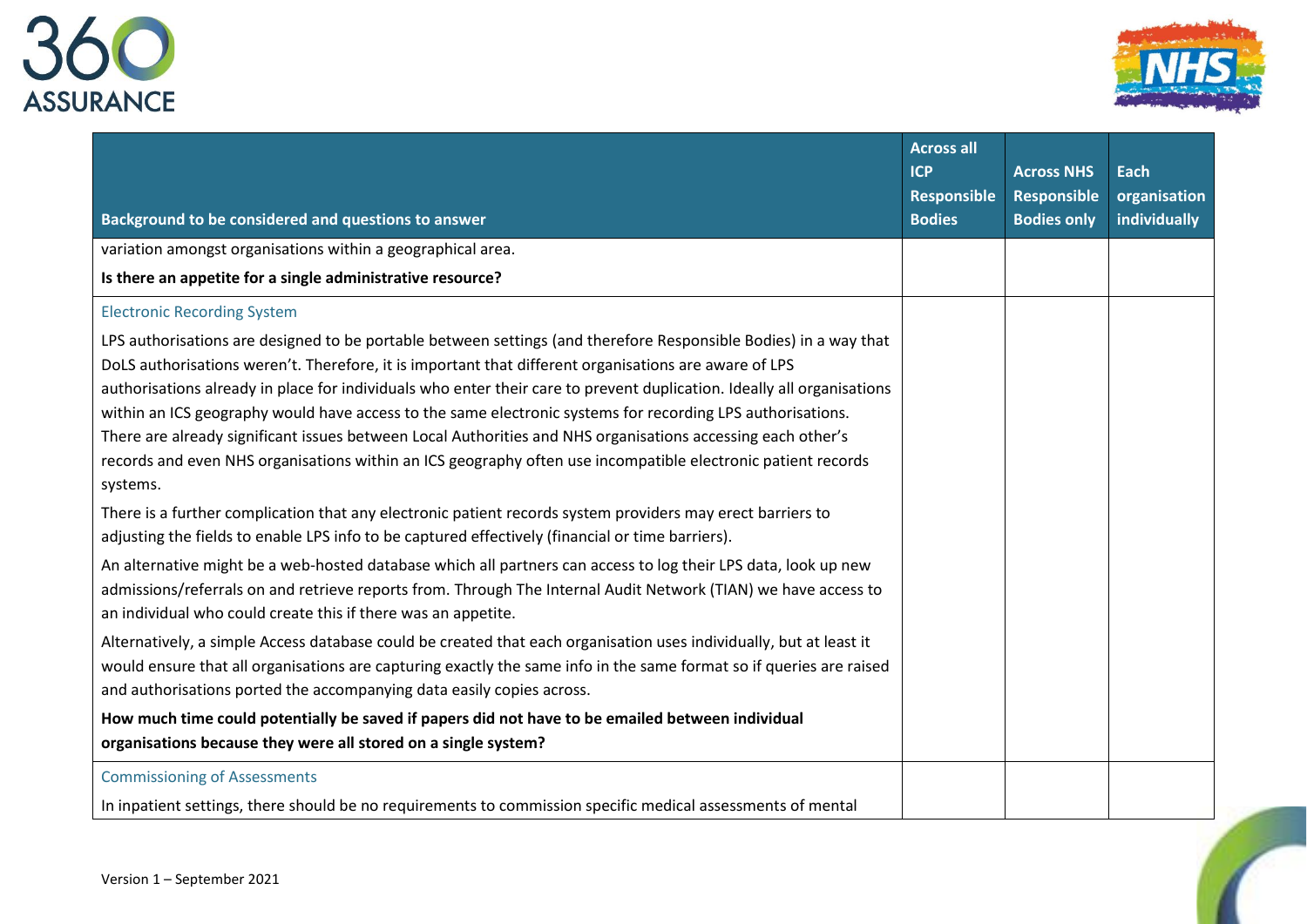



| Background to be considered and questions to answer                                                                                                                                                                                                                                                                                                                                                                                                                                                                                                     | <b>Across all</b><br><b>ICP</b><br>Responsible<br><b>Bodies</b> | <b>Across NHS</b><br>Responsible<br><b>Bodies only</b> | <b>Each</b><br>organisation<br>individually |
|---------------------------------------------------------------------------------------------------------------------------------------------------------------------------------------------------------------------------------------------------------------------------------------------------------------------------------------------------------------------------------------------------------------------------------------------------------------------------------------------------------------------------------------------------------|-----------------------------------------------------------------|--------------------------------------------------------|---------------------------------------------|
| disorder or mental capacity assessments as these would naturally form part of the roles and responsibilities of<br>clinical staff caring for patients. For patients in the community (where applications for LPS authorisations will be<br>directed towards CCGs/ICSs or Local Authorities) the individual may not be under the care of specialist clinical                                                                                                                                                                                             |                                                                 |                                                        |                                             |
| staff who could be expected to complete these assessments.                                                                                                                                                                                                                                                                                                                                                                                                                                                                                              |                                                                 |                                                        |                                             |
| Can arrangements be made with GPs, through GMS contracts or otherwise, to complete the medical<br>assessment of mental disorder, particularly in non-complex cases?                                                                                                                                                                                                                                                                                                                                                                                     |                                                                 |                                                        |                                             |
| The Government's impact assessment suggests that the individual completing the care plan in CHC cases<br>(normally the CHC nurse assessor/case manager) will complete the necessary and proportionate assessment.<br>Therefore, it is likely to be a member of ward staff who completes this in NHS providers. There may be cases in<br>the community though (particularly for self-funders) where a social worker or appropriately qualified individual (if<br>Regulations dictate specific qualifications/registration are required) is not involved. |                                                                 |                                                        |                                             |
| Could there be a pool of social workers available to undertake mental capacity assessments where there is no<br>other suitable individual involved in the particular case?                                                                                                                                                                                                                                                                                                                                                                              |                                                                 |                                                        |                                             |
| <b>Training Provision</b>                                                                                                                                                                                                                                                                                                                                                                                                                                                                                                                               |                                                                 |                                                        |                                             |
| There will be many different groups of staff requiring training:                                                                                                                                                                                                                                                                                                                                                                                                                                                                                        |                                                                 |                                                        |                                             |
| BIA > AMCP<br>$\bullet$                                                                                                                                                                                                                                                                                                                                                                                                                                                                                                                                 |                                                                 |                                                        |                                             |
| <b>New AMCPs</b><br>$\bullet$                                                                                                                                                                                                                                                                                                                                                                                                                                                                                                                           |                                                                 |                                                        |                                             |
| Pre-authorisation reviewers (non-AMCPs)<br>$\bullet$                                                                                                                                                                                                                                                                                                                                                                                                                                                                                                    |                                                                 |                                                        |                                             |
| Authorisers                                                                                                                                                                                                                                                                                                                                                                                                                                                                                                                                             |                                                                 |                                                        |                                             |
| Staff responsible for completing mental capacity assessments which will be relied on<br>$\bullet$                                                                                                                                                                                                                                                                                                                                                                                                                                                       |                                                                 |                                                        |                                             |
| Staff responsible for completing mental health assessments (medical assessment of mental disorder)<br>$\bullet$<br>which will be relied on                                                                                                                                                                                                                                                                                                                                                                                                              |                                                                 |                                                        |                                             |